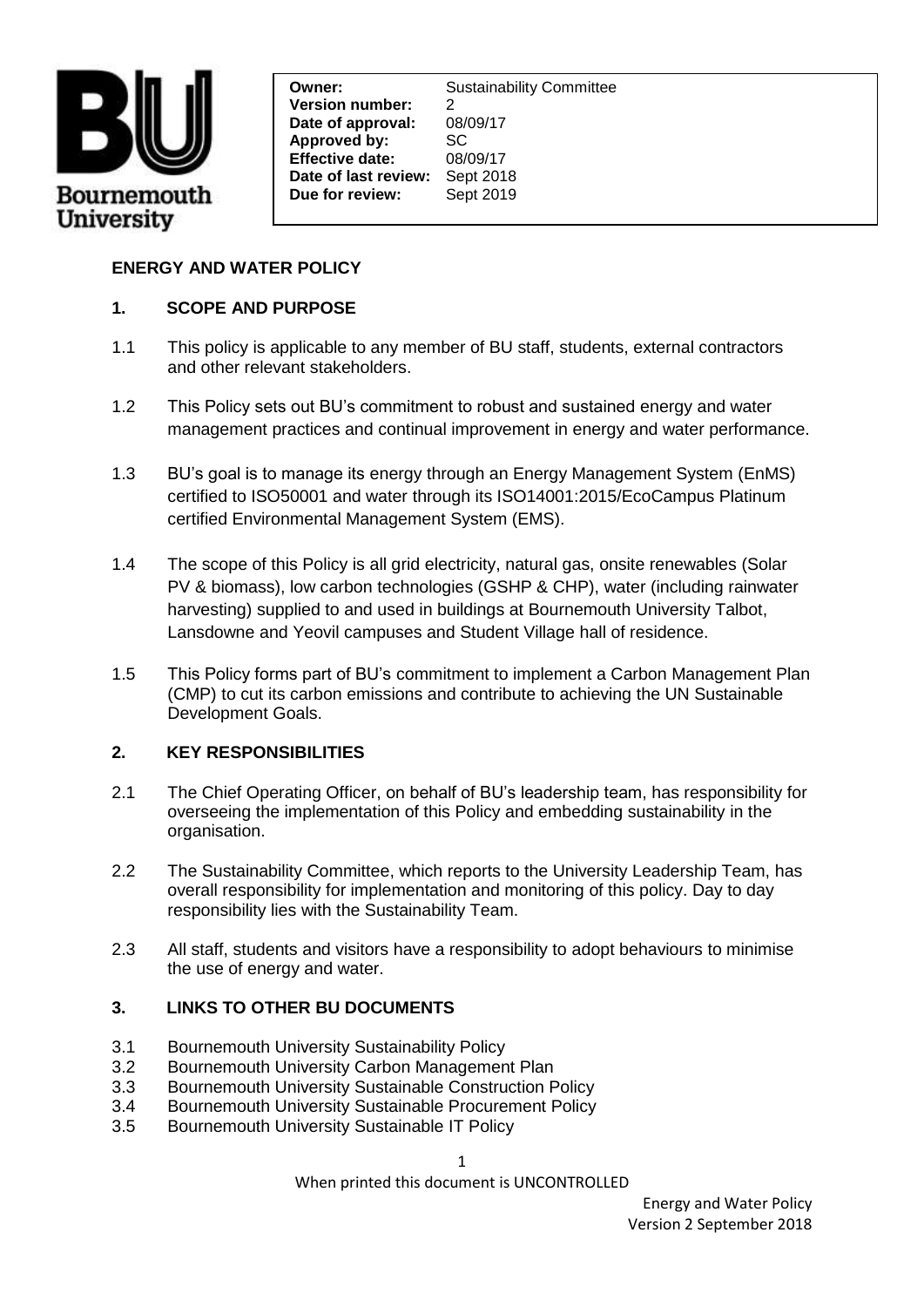#### **Policy**

#### **4. OVERVIEW**

- 4.1 Bournemouth University is a large and complex organisation and is committed to maintaining and wherever possible, enhancing, the quality of this environment, both for people who live and work in the University and for the wider community.
- 4.2 Bournemouth University recognises that its activities have an impact upon the environment at local, regional, national and global levels and acknowledges a responsibility for the protection of the environment and the health of its members and the community.

# **5. AIMS**

The University is committed to:

- 5.1 Complying with, and where appropriate, exceeding applicable energy and water compliance obligations relevant to its operations.
- 5.2 Implementing an EMS and EnMS to manage its energy and water consumption and drive continual environmental improvement.
- 5.3 Providing a high quality work and study environment to support the health and wellbeing of staff and students.

# **6. OBJECTIVES**

This Policy provides the framework for setting and reviewing environment and sustainability objectives. The University is committed to achieving sustainability good practice throughout its activities by:

- 6.1 Including energy and water considerations in strategic decisions made by BU for its estate and infrastructure.
- 6.2 Aiming to maintain working time heated space temperatures of between 19°C and 21°C in all its buildings with the exception of areas not used as an office, accommodation or teaching space (i.e. plant rooms, circulation spaces, staircases etc.). The minimum maintained temperature for all work spaces will be no less than the statutory minimum (16°C).
- 6.3 Only providing temporary portable heating and cooling equipment where the space temperature conditions require such intervention and following investigation of options. Any non-Estates approved equipment will be removed.
- 6.4 Engaging staff and students to take personal responsibility for the efficient use of energy and water.
- 6.5 Promoting research related to energy and water management and contributing to BU's strategy.
- 6.6 Implementing a CMP to deliver a 40 per cent reduction in carbon emissions by 2020/21 based on a 2005/06 baseline.
- 6.7 Reusing water where practicable and installing rainwater harvesting technologies in building developments.

2

When printed this document is UNCONTROLLED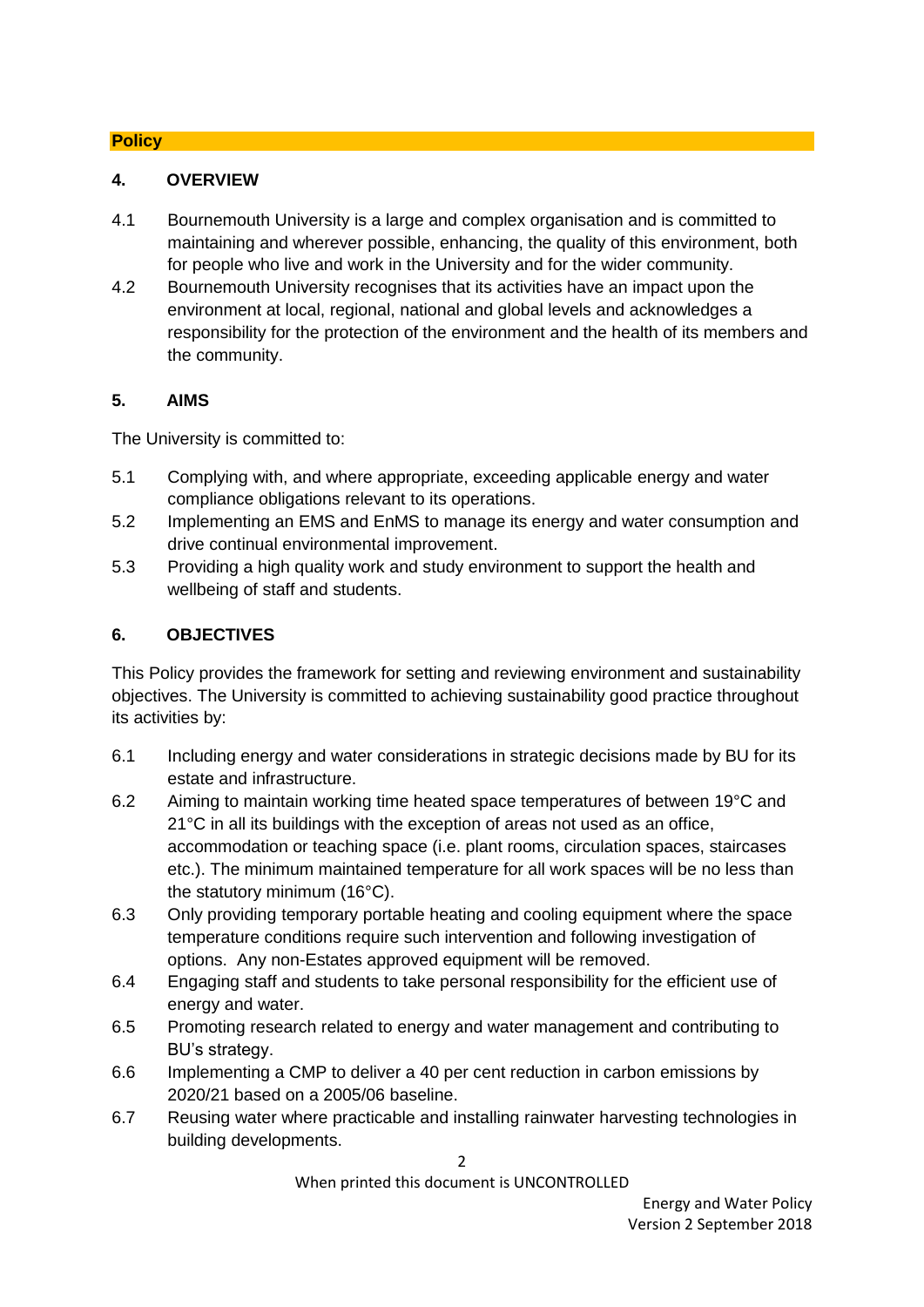- 6.8 Maintaining equipment and services to be as efficient as possible and minimise energy and water use during their lifetime.
- 6.9 Optimising the operation of buildings to make them as efficient as possible and provide comfortable conditions for building users.
- 6.10 Only providing air cooling/conditioning where the use of the space fully justifies its use.
- 6.11 Maintaining and validating the Automatic Metering Reading (AMR) system to provide robust and accurate energy and water data.
- 6.12 Measuring, monitoring, analysing and reporting on energy and water consumption to identify issues, opportunities for savings and quantifying the savings made from projects.
- 6.13 Acquiring all electricity from renewable sources, either through the purchase of renewable energy, or through an increased use of on-site renewables to reduce dependence on fossil fuels and increase energy security.
- 6.14 Investigating the potential for reducing dependence on natural gas through the provision of low and zero carbon sources.
- 6.15 Incorporating the principles of Sustainable Laboratories (S-Lab), where appropriate, in the design and operation of wet laboratories to deliver energy and water savings.
- 6.16 Implementing a sustainable procurement policy and using a life cycle analysis to buy energy and water efficient products.
- 6.17 Continuing to invest in IT infrastructure to reduce energy consumption.
- 6.18 Implementing a sustainable construction policy to design, build and maintain an energy and water efficient estate and adopt the mean-lean-green philosophy to minimise the demand for energy and water resources.
- 6.19 Working with suppliers and contractors to ensure they comply with this policy and manage their activities to minimise energy and water use.
- 6.20 Working in partnerships with the local community, the High Education Sector and other key stakeholders to share good practice and implement and celebrate sustainable development.

# **Procedures**

# **7. PROCEDURES**

7.1 Energy and water operational control procedure.

# **General**

# **8. REVIEW**

8.1 The University will review and publish this Policy on an annual basis and ensure corrective actions have been taken to drive continual improvement.

# **9. APPENDICES**

9.1 None